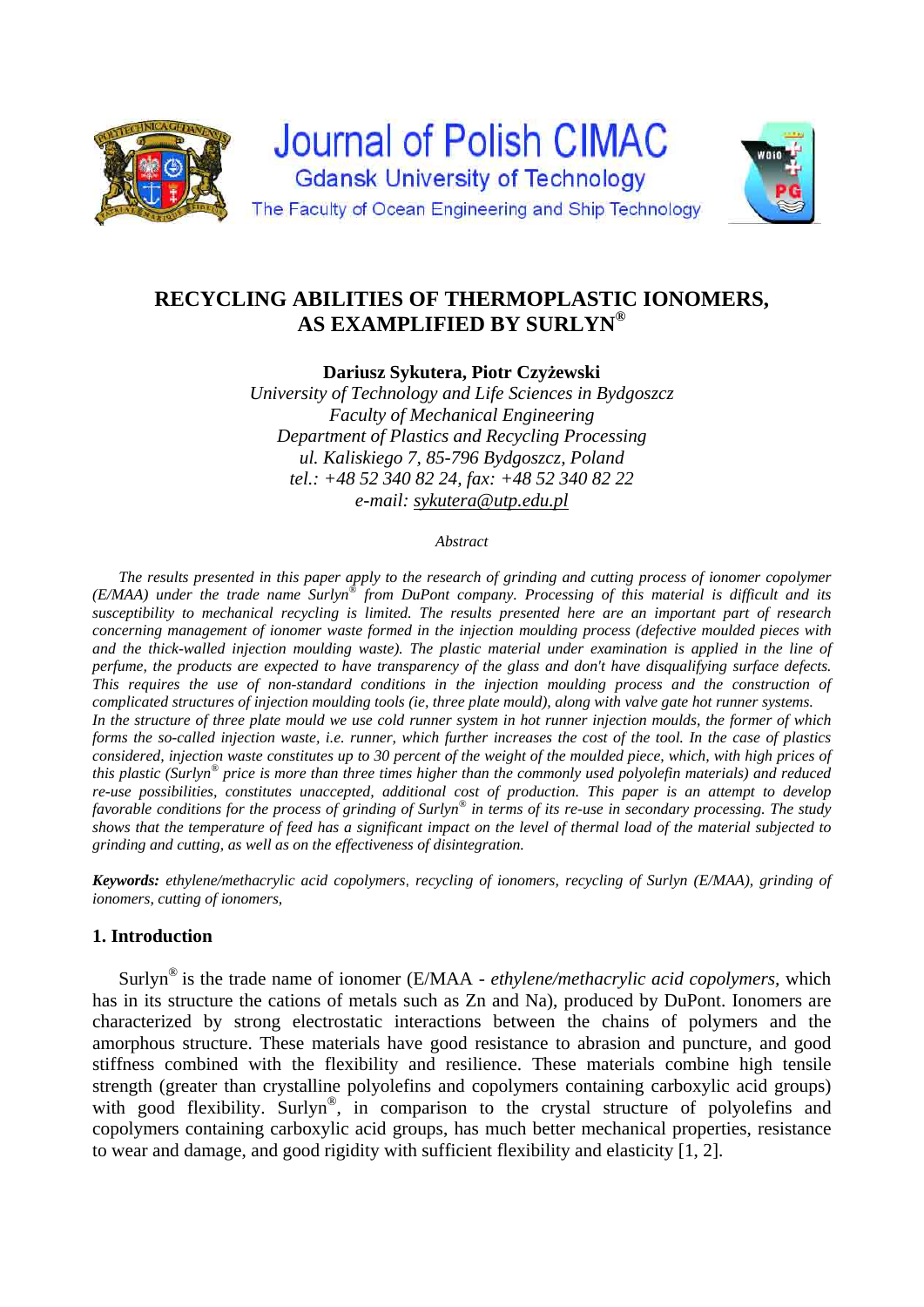The main areas of the application of Surlyn<sup>®</sup> are: production of cosmetic packaging (Figure 1), pharmaceutical packaging and food packaging (containers, bottles, boxes, foils, sheets, plates) and production of sports goods [1, 3, 5]. In literature, we can also find reports of attempts to use this plastic to modify the structure and properties of other thermoplastics [1, 3, 4, 8, 9]. The line of perfume expects exceptional transparency comparable to glass and moulded pieces free from visible surface defects from polymeric products. Surlyn®, with its unique properties can replace glass, giving more freedom for designing of package geometry e.g. the product with variety of wall thicknesses, sharp corners, the possibility to apply galvanic coating, the diversity in the surface finish, a wide variety of colouring, the use of overmoulding technology, safety of use) and by reducing the cost of packaging by approximately 30-40 per cent [6, 7].



*Fig. 1. Examples for using Surlyn®: a) a perfumery cap, b) complete perfumery package (bottle with cap)* 

 Surlyn® makes lots of problems during injection moulding process, such as problems with the cooling of tool, surface defects are defects formed inside the structure of thick-walled moulded pieces. Susceptibility to mechanical recycling of ionomers is limited, due to the loss of transparency in the secondary processing (mouldings become *milky*). For these reasons, the production process often requires to apply cold runner system in hot-runner injection moulds (a three-disc mould structure arises) forming injection moulding waste, so-called "cold runner". In the case of plastics considered, injection waste constitutes up to 30 percent of the weight of the moulded piece, which, with high prices of this plastic (Surlyn® price is more than three times higher than the price of commonly used polyolefin materials) and reduced re-use possibilities, constitutes unaccepted, additional cost of production.

# **2. Methodology of research**

In the research of cutting and grinding we used Surlyn<sup>®</sup> PC 2000 thermoplastic ionomer produced by DuPont (USA) in the form of injection moulding waste. It was cold runner, which, in case of Surlyn®, constituted as many as 32 per cent of the plastic entered to processing tool in one cycle. Before cutting and grinding, a part of the material under research was being frozen to temperature of -40°C within 24 hours in the freezer by Zwick (Germany). Cutting and grinding were carried out on the test stand whose description and research potential was presented in the paper [10]. Knives with a specific structure were equipped with extensometers by VISAY (Germany), sticked on in the Full Bridge Strain Gauge configuration [10]. The courses of strength and torque variations were registered with ESAM Traveller 1 converter (Germany). The angle of the edge of the cutting knives was  $\beta = 60^\circ$ , while their cutting edges were inclined by  $2\lambda = 6^\circ$  to the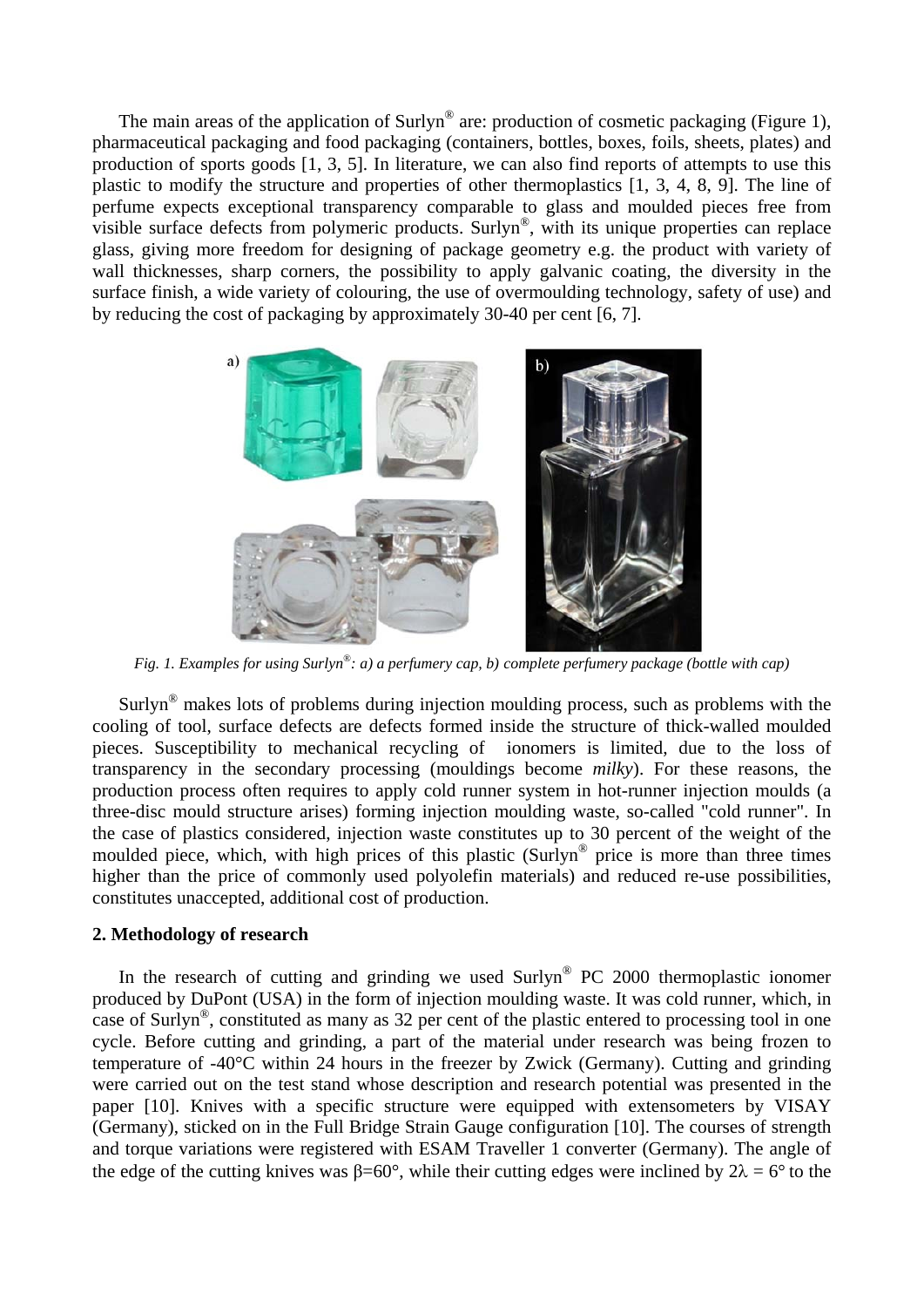rotor axis (the mill by hiperboloidal rotational cutting). Tests on cutting and grinding were conducted with tangential velocity of movable knives of 3 and 6 m $\cdot$ s<sup>-1</sup> and by using sieves with diameters of  $\varnothing$  9mm of holes. Gain in weight was registered by WLC 6 scales by Radwag. Calculation of energy consumption per unit was made on the basis of a chart presenting torque variations in the realization of grinding process, according to the methodology proposed in the paper [11]. In grinding tests we also measured the temperature within the separating sieve. In order to make the data presented here more understandable, the individual cases of cutting and grinding were described in variants. Disintegration of Surlyn® with the tangential velocity of movable knives of 3 m·s<sup>-1</sup> and at ambient temperature of  $20^{\circ}$ C was described in A variant. Cutting and grinding of Surlyn<sup>®</sup> with the tangential velocity of 6 m·s<sup>-1</sup> and at ambient temperature of 20°C were described in B variant. Samples frozen to -40°C and disintegrated with the tangential velocity of 6 m·s<sup>-1</sup> of movable knives were indicated as D variant, and the ones cut with the velocity of 3  $\text{m} \cdot \text{s}^{-1}$  as C variant. Proportions of graining of the recyclates obtained were estimated through sieve analyses carried out by using sieves with the diameter of holes of  $\emptyset$ 8; 7; 6, 5; 3,5 and 2 mm. The process was realized in gyratory screen, and the analysis took 3 minutes. Moreover, recyclate grains obtained were assessed on the stand to computer analysis of view, with the help of stereo microscope with octuple magnification of the lens. Observations were made with the help of Multiscan 18 applications on Computer Scanning System from Warsaw [12].

# **3. Results of cutting**

 The analysis of cutting performance indicates that the freezing of the feed material to -40°C resulted in a significant increase in the values of the shear force. It seems to be the effect of an increase in hardness and stiffness of the material; this results in an increase of resistance to the effects of the cutting blades. At the same time, it was found out that the distribution of the frozen material is initiated by cutting owing to the cooperation of fixed and movable knives, and in the final phase of the process a brittle fracture of Surlyn<sup>®</sup> occurs, similar in its course to the disintegration of polystyrene at ambient temperature (see Figure 2).



*Fig. 2. Influence of temperature on disintegration type of injection moulding waste: parts of samples after cutting in -40°C. -samples on the left with frayed cutting surface- brittle cracking, parts of samples after cutting in +20° C -samples on the right with smooth cutting surface* 

Reduction of the tangential velocity of the cutting blades by half to 3 m·s<sup>-1</sup> did not cause any significant changes in the course of variations of shear force or torque (see Figures 3-5). Similarly to the higher speed, the force needed to cut the sample is significantly higher for the frozen  $Surlyn^{\circledR}$ .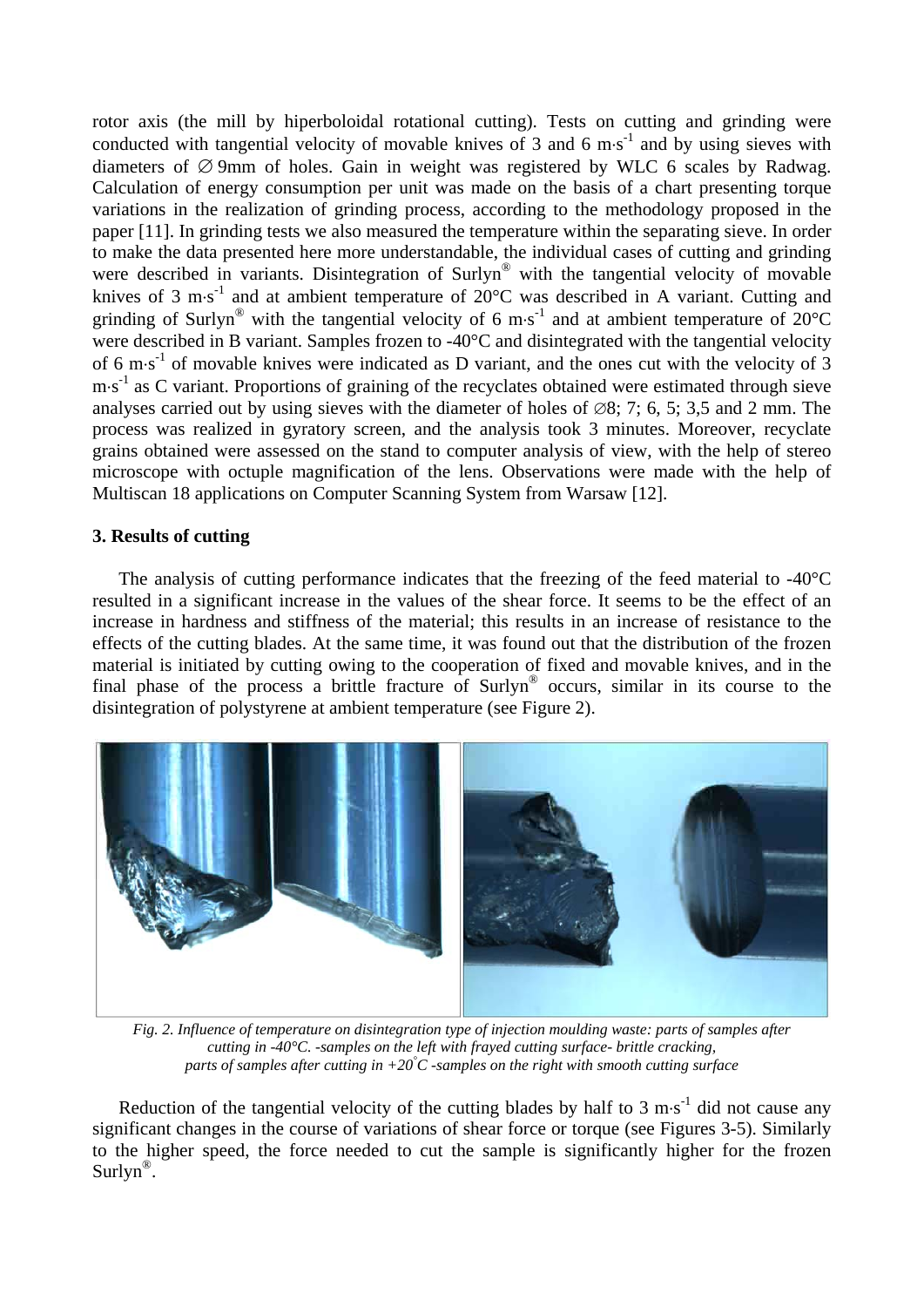

*Fig. 3. Influence of the temperature of the feed on cutting force by hiperboloidal rotational cutting*  with tangential velocity 6 m<sup>*s*<sup>1</sup> (the figure shows average values and standard deviations)</sup>

 The only change observed is the prolongation of cutting time from 1ms to 3ms for the tests made for the material unfrozen (see A variant). A high percentage of cracking while cutting of Surlyn<sup>®</sup> at -40 $^{\circ}$ C is evidenced by the stability of cutting time in B and D variants, despite the fact that the tangential velocity of knives was reduced twice.



*Fig. 4. Influence of temperature of the feed on cutting force by hiperboloidal rotational cutting*  with tangential velocity 3 m·s<sup>-1</sup> (the figure shows average values and standard deviations)



*Fig. 5. Example of cutting of Surlyn® at ambient temperature with tangential velocity of 3 ms -1*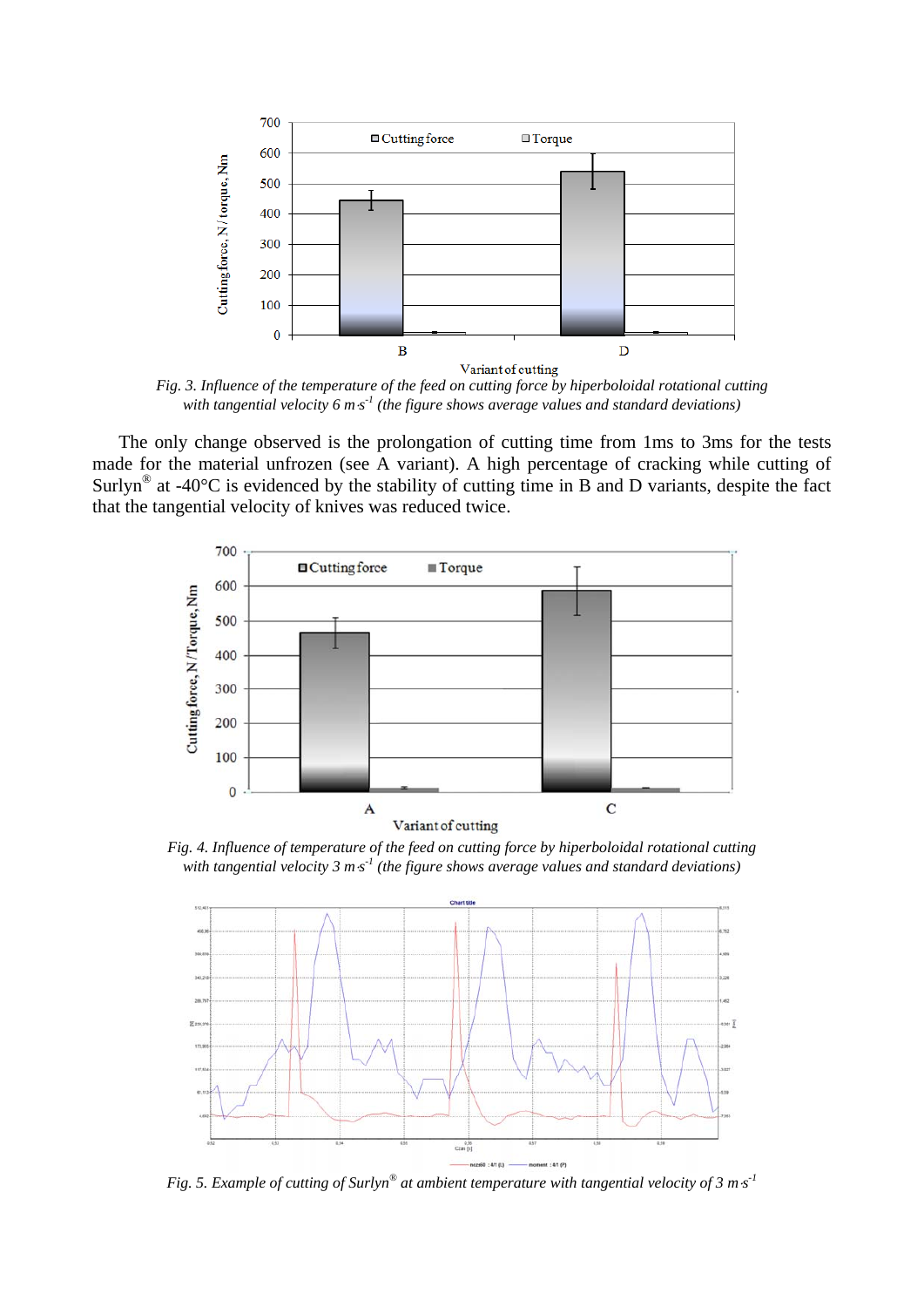### **4. Results of grinding**

The temperature of an input affects grinding to a significant extent (see Figures 6 and 7). Reduction of the temperature of the technological waste to -40°C doubles the increase in performance in relation to A variant and causes an increase by 25 per cent as compared to the realization of the disintegration of Surlyn<sup>®</sup> at 20 $\degree$ C and at the same peripheral speed of 6 m·s<sup>-1</sup> of movable knives. Similar changes can be observed in energy expenditures to be incurred in the process of disintegration of ionomer by knife. Reducing the temperature of the feed to -40°C causes the decrease in energy consumption per unit used in grinding of Surlyn<sup>®</sup> from 150 kJ  $kg^{-1}$ to about 60 kJ  $kg^{-1}$ ; which constitutes reduction in energy input by 60 per cent. For economic purposes the cost of lowering the temperature of the feed has to be taken into account.



*Fig. 6. Influence of conditions of grinding on efficiency during Surlyn® grinding in the cutting mill (the figure shows average values and standard deviations)* 



*Fig. 7. Influence of conditions of grinding on energy consumption per unit during Surlyn® grinding in the cutting mill*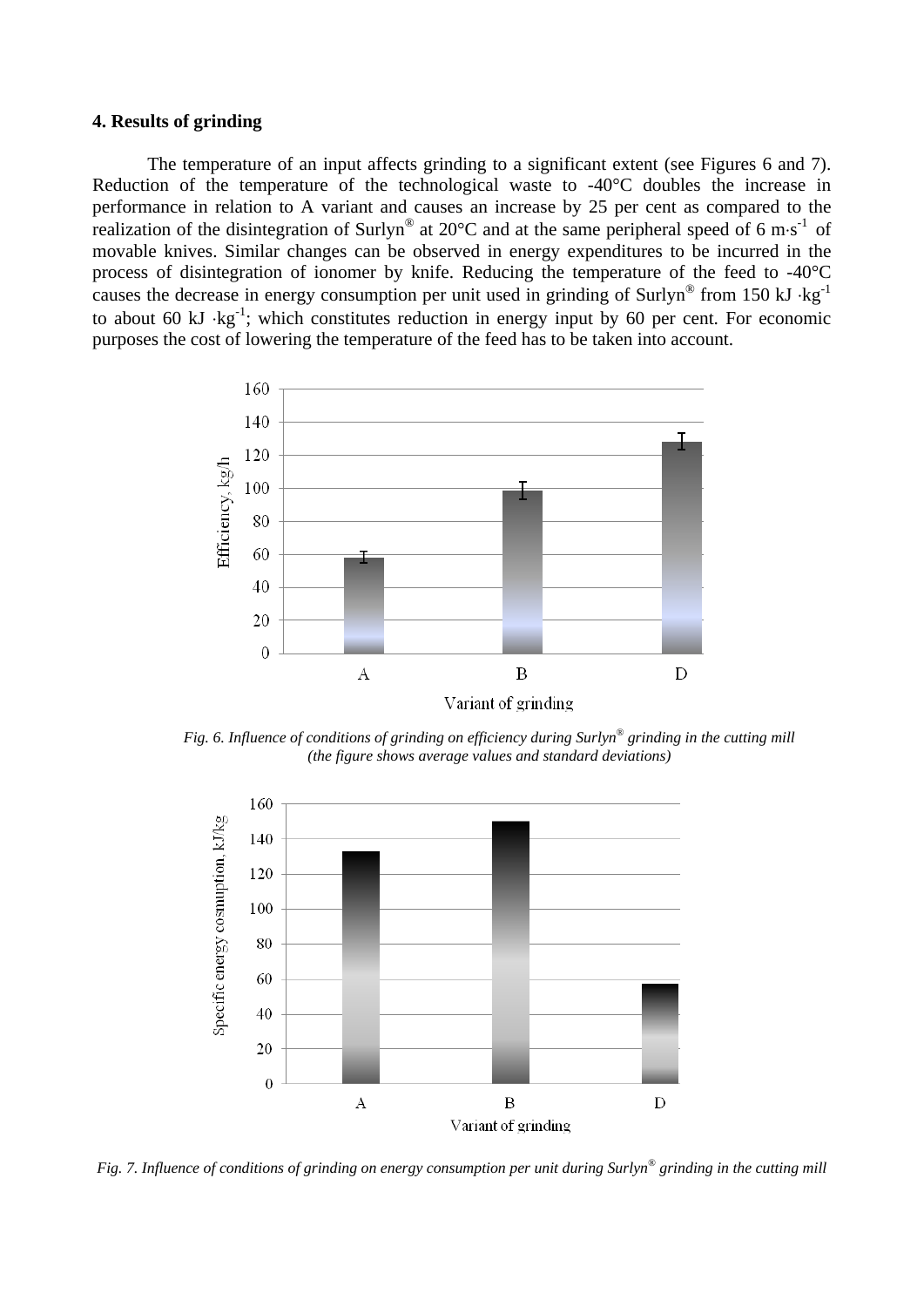Realization of disintegration of the material at ambient temperature is energy-consuming. Energy inputs necessary for its grinding are lower by about half when compared to a vulcanized rubber (but for graining of 1mm) and about 5 times higher then in the case of grinding of PELD to the same extent as in grinding of ionomers [11]. Using higher tangential speed of the rotor is more effective, despite the higher energy consumption per unit (see A and B variants).

Conditions for grinding processes affect temperature variations in working chamber of the tool significantly. The biggest increase of the temperature is characterized by disintegration of Surlyn<sup>®</sup> with higher tangential speed of the rotor (B variant). However, in that case, increase in temperature to about 30°C, does not constitute any thermal devastation. Freezing of the feed at -40°C caused the decrease in temperature by 10°C during grinding process, which is favourable when we take into account the sensitivity to high temperature of the disintegrated material (Figure 8). The results seem to affect the changes in structure of products obtained from recyclates. Analysis of data acquired from manufacturers of Surlyn® indicates that one of the most serious problems of recycling of Surlyn<sup>®</sup> is the loss of transparency. Thus, carefulness for maintaining relatively low temperature in a working chamber of disintegrator when carrying out the process may have a positive influence on recycling as well as on optical properties of this material.



*Fig. 8. Variations of temperature during the grinding process of injection moulding waste* 

The distribution of grains indicates that applying the  $\varnothing$  9mm sieves guarantees to obtain the recyclate of the proper grinding degree. It is evidenced by the fact that for all grinding variants the dominant grain group of recyclates are grains from 3,5 to 5mm, and, as for B and D variants more than 50 per cent of the total mass is comprised of the recyclate with the grain size of less than 5mm (Figure 9). Lowering the temperature of the feed did not affect the proportions of graining to any significant extent (D variant). It is worth mentioning about the importance of tangential velocity of cutting knives, but the recyclate obtained through the velocity twice as lower is characterized with the presence of larger grains. In addition, no dust was observed, while it is common for grinding of other thermoplastic materials like polyethylene or polypropylene.

Grinding of Surlyn<sup>®</sup> at 20°C leads to creating groups of grains with flat surfaces of cutting and straight edges (Figure 10). It proves the high importance of cutting in the waste material disintegration. Lowering the temperature of the feed to -40°C caused numerous fractures and roughness on surface of the grains (Figure 10). It seems to be the effect of the growing importance of cracking in disintegration of Surlyn®, which is more stiff and brittle at this temperature.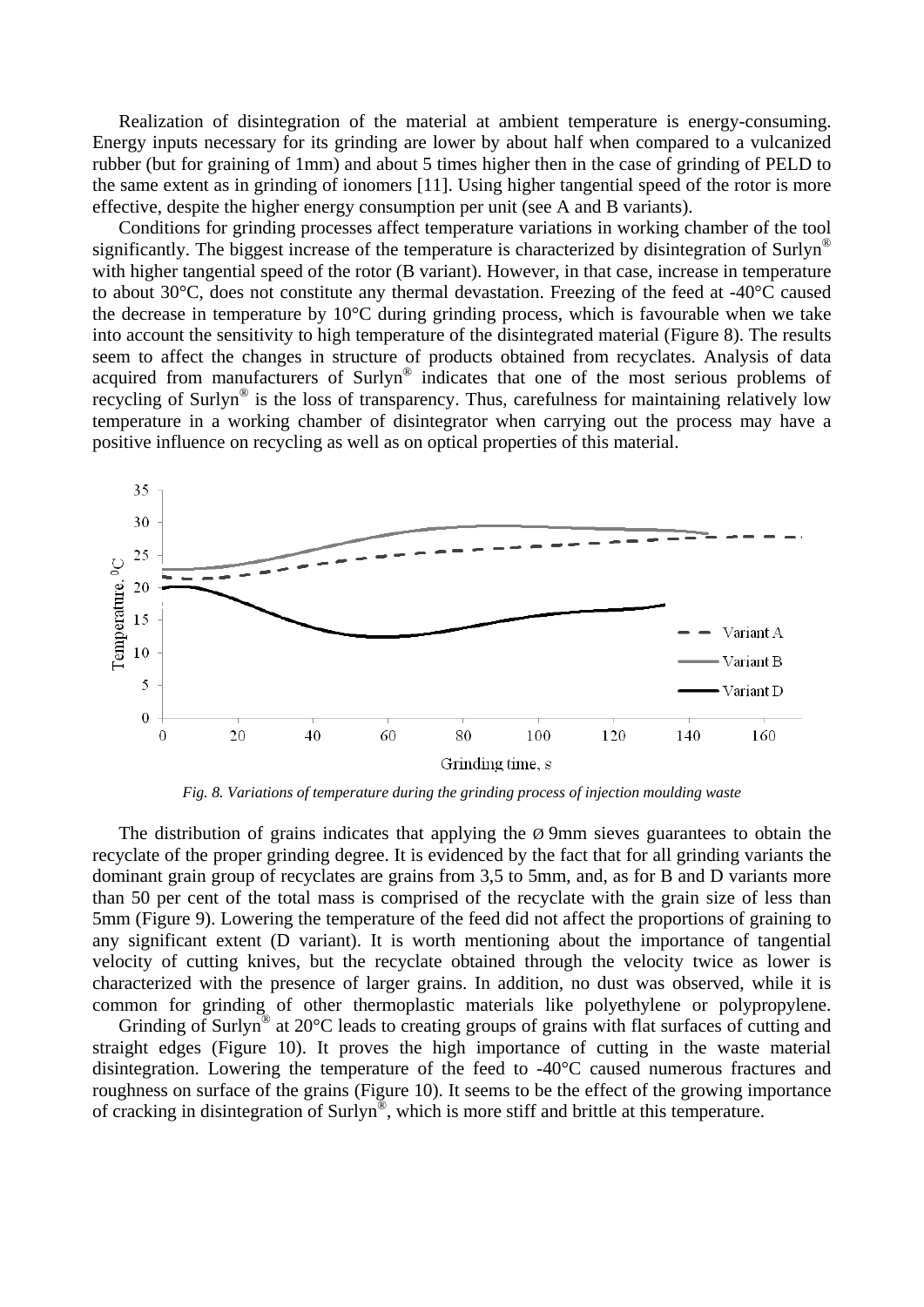

*Fig. 9. Cumulated curve of ground Surlyn® PC 2000 according to grinding conditions during mill by hiperboloidal rotational cutting* 

| ŧ.<br>Diameter<br>of eye in | Temperature of grinding of injection moulding waste [°C] |  |                 |  |
|-----------------------------|----------------------------------------------------------|--|-----------------|--|
| screen<br>[mm]              | $20^{\circ}$ C                                           |  | $-40^{\circ}$ C |  |
| 8,0                         | 5,6g                                                     |  | 3,4g            |  |
|                             | 3,7%                                                     |  | 2,3%            |  |
| 7,0                         | 7,4g                                                     |  | 12,3g           |  |
|                             | 4,9%                                                     |  | 8,2%            |  |
| 6,0                         | 20,0g                                                    |  | 35,4g           |  |
|                             | 13,3%                                                    |  | 23,7%           |  |
| 5,0                         | 25,0g                                                    |  | 18,9g           |  |
|                             | 16,7%                                                    |  | 12,6%           |  |
| 3,5                         | 58,4g                                                    |  | 55,6g           |  |
|                             | 38,9%                                                    |  | 37,1%           |  |
| 2,0                         | 29,1g                                                    |  | 22,8g           |  |
|                             | 19,4%                                                    |  | 15,2%           |  |

*Fig. 10. Influence of temperature of the feed on geometry and surface of grains of the recyclate. All pictures are made with the use of stereoscopic microscope (8x magnification)*